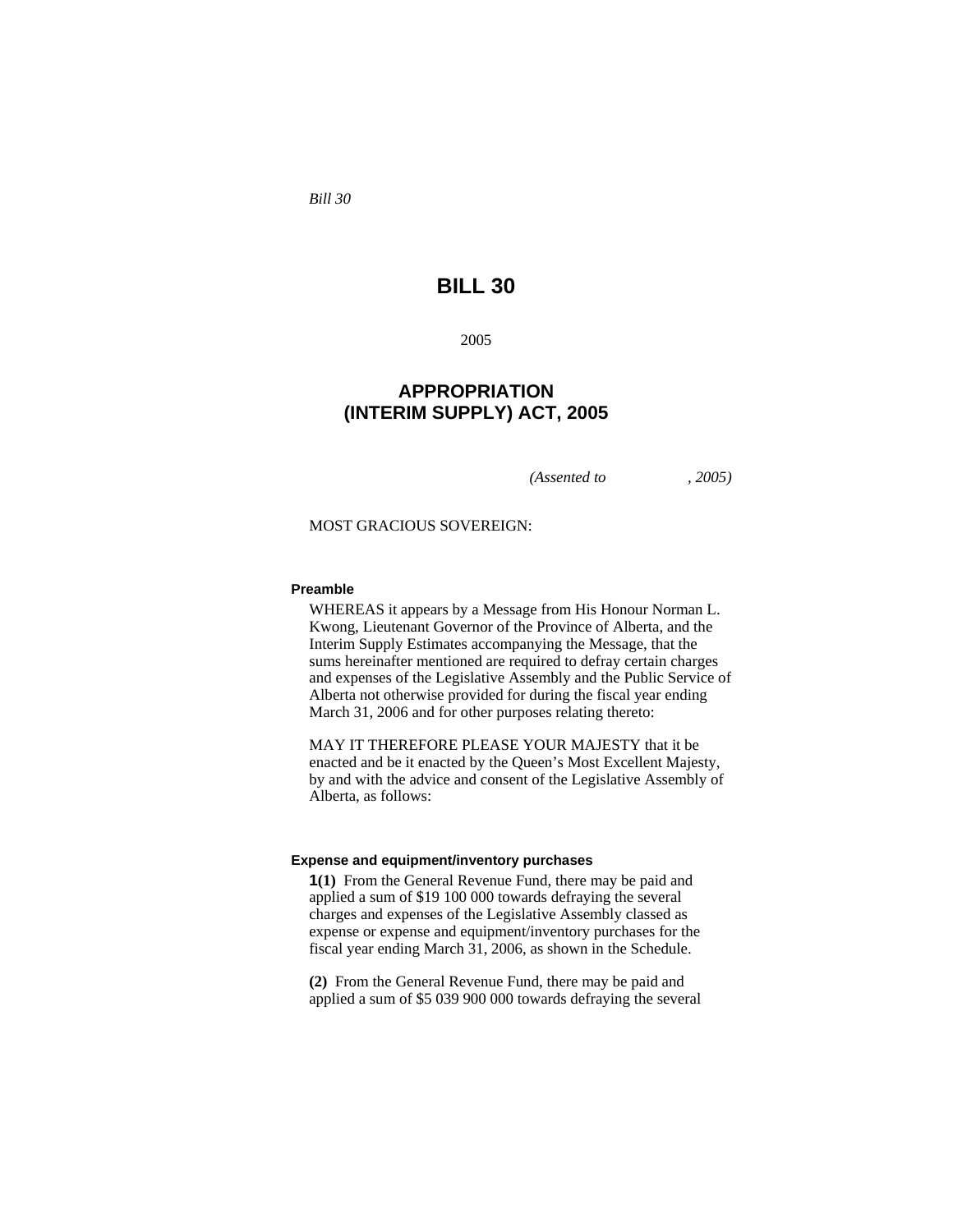charges and expenses of the Public Service classed as expense or expense and equipment/inventory purchases for the fiscal year ending March 31, 2006, as shown in the Schedule.

#### **Capital investment**

**2** From the General Revenue Fund, there may be paid and applied a sum of \$136 900 000 towards defraying the several charges and expenses of the Public Service classed as capital investment for the fiscal year ending March 31, 2006, as shown in the Schedule.

#### **Non-budgetary disbursements**

**3** From the General Revenue Fund, there may be paid and applied a sum of \$32 000 000 towards defraying the several charges and expenses of the Public Service classed as non-budgetary disbursements for the fiscal year ending March 31, 2006, as shown in the Schedule.

### **Lottery Fund payments**

**4** From the Lottery Fund, there may be paid and applied a sum of \$316 000 000 towards defraying the several charges and expenses of the Public Service classed as Lottery Fund payments for the fiscal year ending March 31, 2006, as shown in the Schedule.

#### **Accountability**

**5** The due application of all money expended under this Act shall be accounted for.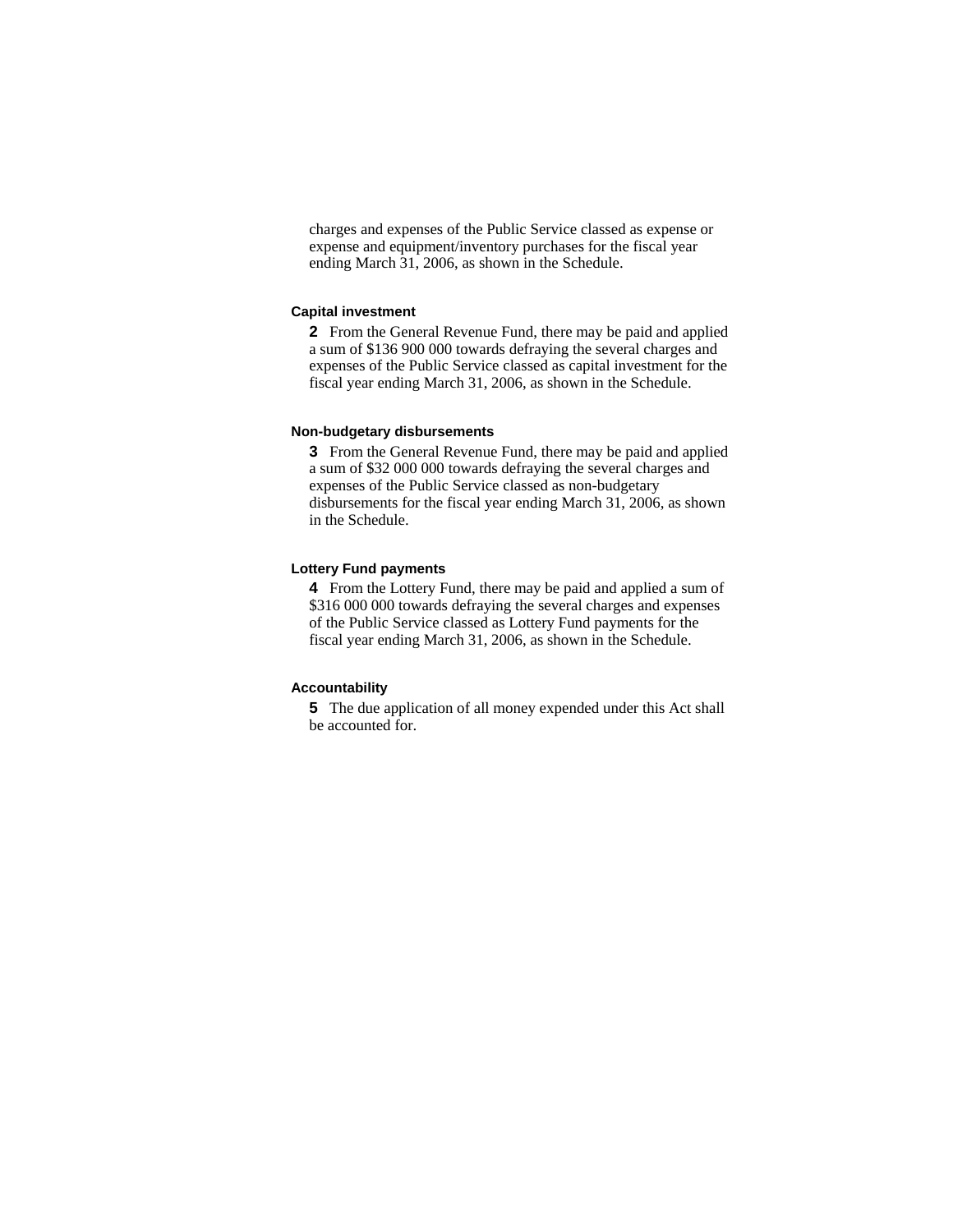## **Schedule**

Votes

## **LEGISLATIVE ASSEMBLY**

| <b>SUPPORT TO THE LEGISLATIVE</b>    |                   |
|--------------------------------------|-------------------|
| <b>ASSEMBLY</b>                      |                   |
| Expense                              | \$<br>12 000 000  |
| OFFICE OF THE AUDITOR GENERAL        |                   |
|                                      |                   |
| Expense and                          | \$<br>4 500 000   |
| <b>Equipment/Inventory Purchases</b> |                   |
| OFFICE OF THE OMBUDSMAN              |                   |
| Expense                              | \$<br>700 000     |
|                                      |                   |
| OFFICE OF THE CHIEF ELECTORAL        |                   |
| <b>OFFICER</b>                       |                   |
| Expense                              | \$<br>700 000     |
|                                      |                   |
| OFFICE OF THE ETHICS COMMISSIONER    |                   |
| Expense                              | \$<br>100 000     |
|                                      |                   |
| <b>OFFICE OF THE INFORMATION AND</b> |                   |
| PRIVACY COMMISSIONER                 |                   |
| Expense                              | \$<br>1 100 000   |
|                                      |                   |
| Amount of Expense or Expense and     |                   |
| Equipment/Inventory Purchases to be  |                   |
| voted under section $1(1)$           | \$<br>19 100 000  |
|                                      |                   |
| <b>GOVERNMENT</b>                    |                   |
|                                      |                   |
| ABORIGINAL AFFAIRS AND NORTHERN      |                   |
| <b>DEVELOPMENT</b>                   |                   |
| Expense and                          |                   |
| <b>Equipment/Inventory Purchases</b> | \$<br>10 600 000  |
|                                      |                   |
| <b>ADVANCED EDUCATION</b>            |                   |
| Expense and                          |                   |
| <b>Equipment/Inventory Purchases</b> | \$<br>255 000 000 |

 Non-Budgetary Disbursements 20 300 000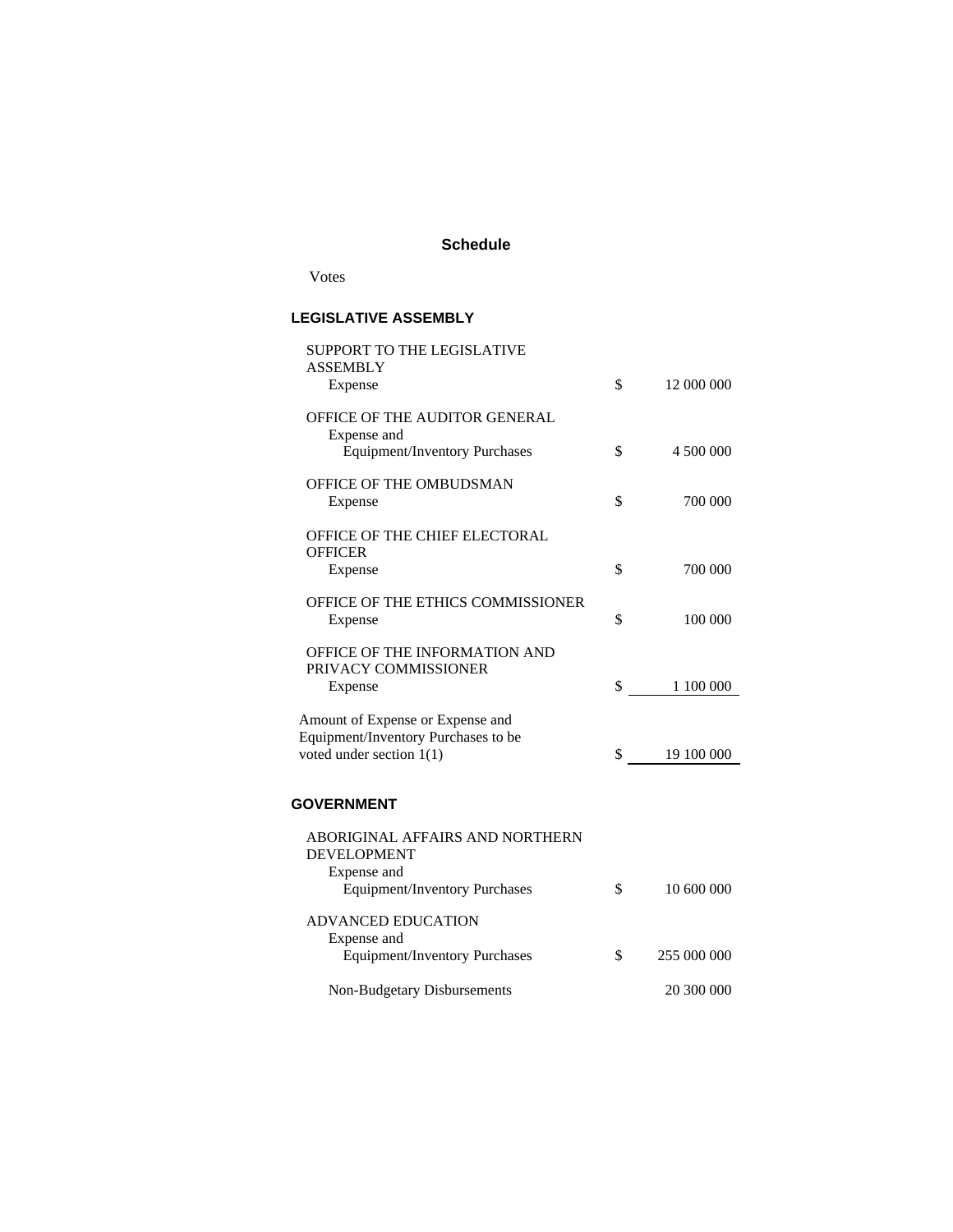| AGRICULTURE, FOOD AND RURAL<br><b>DEVELOPMENT</b><br>Expense and |                   |
|------------------------------------------------------------------|-------------------|
| <b>Equipment/Inventory Purchases</b>                             | \$<br>160 600 000 |
| <b>CHILDREN'S SERVICES</b><br>Expense and                        |                   |
| <b>Equipment/Inventory Purchases</b>                             | \$<br>348 100 000 |
| <b>COMMUNITY DEVELOPMENT</b><br>Expense and                      |                   |
| <b>Equipment/Inventory Purchases</b>                             | \$<br>90 000 000  |
| Capital Investment                                               | 11 000 000        |
| <b>ECONOMIC DEVELOPMENT</b>                                      |                   |
| Expense                                                          | \$<br>14 000 000  |
| <b>EDUCATION</b><br>Expense and                                  |                   |
| Equipment/Inventory Purchases                                    | \$<br>665 600 000 |
| <b>ENERGY</b><br>Expense and                                     |                   |
| <b>Equipment/Inventory Purchases</b>                             | \$<br>59 000 000  |
| <b>ENVIRONMENT</b>                                               |                   |
| Expense and<br><b>Equipment/Inventory Purchases</b>              | \$<br>22 700 000  |
| <b>EXECUTIVE COUNCIL</b>                                         |                   |
| Expense                                                          | \$<br>5 300 000   |
| <b>FINANCE</b><br>Expense and                                    |                   |
| <b>Equipment/Inventory Purchases</b>                             | \$<br>20 600 000  |
| Non-Budgetary Disbursements                                      | 11 700 000        |
| <b>GAMING</b>                                                    |                   |
| Expense                                                          | \$<br>38 200 000  |
| <b>Lottery Fund Payments</b>                                     | 316 000 000       |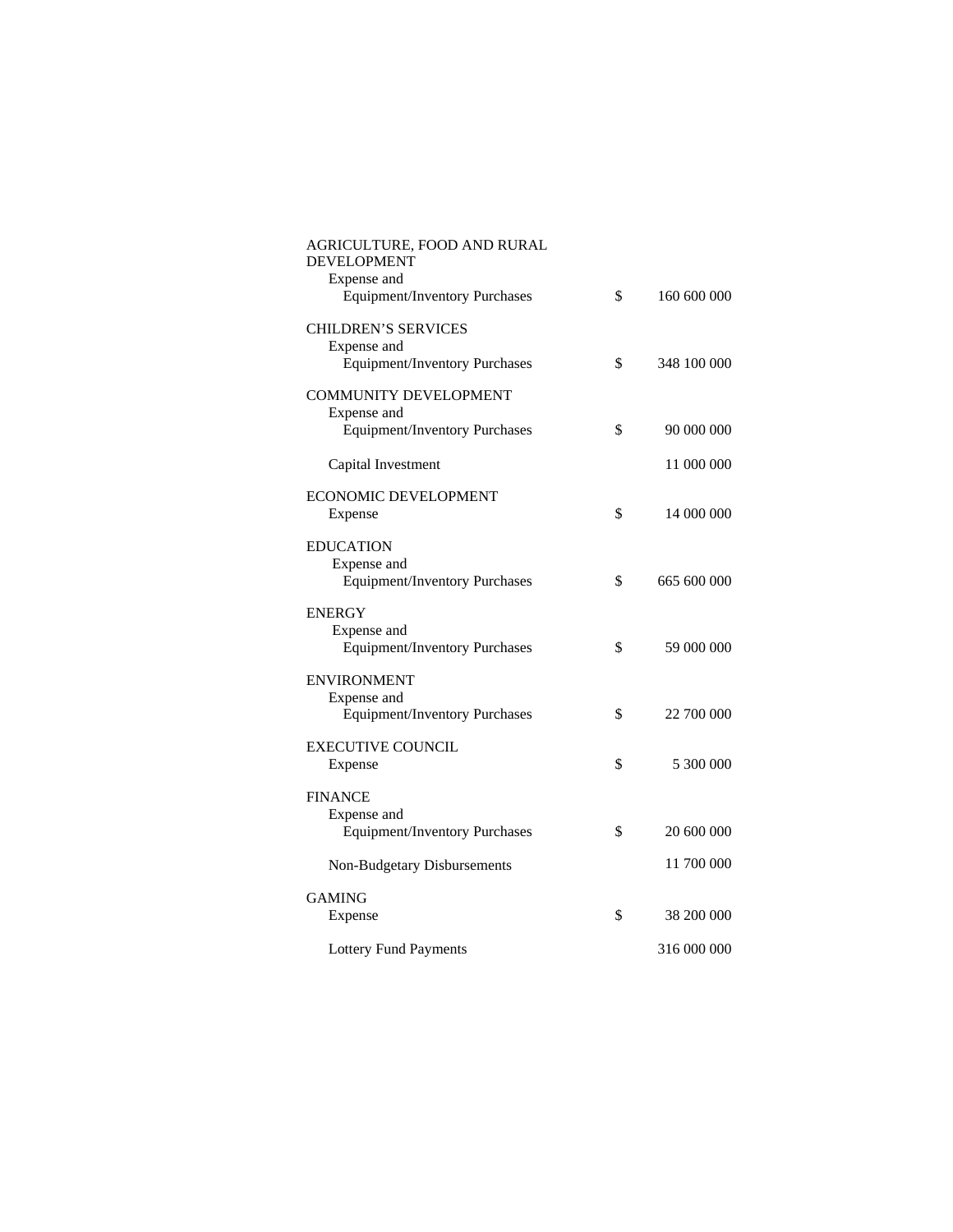| <b>GOVERNMENT SERVICES</b>                          |                     |
|-----------------------------------------------------|---------------------|
| Expense and                                         |                     |
| <b>Equipment/Inventory Purchases</b>                | \$<br>17 600 000    |
|                                                     |                     |
| <b>HEALTH AND WELLNESS</b>                          |                     |
| Expense and                                         |                     |
| <b>Equipment/Inventory Purchases</b>                | \$<br>2 044 200 000 |
| Capital Investment                                  | 5 600 000           |
|                                                     |                     |
| HUMAN RESOURCES AND EMPLOYMENT                      |                     |
| Expense and                                         |                     |
| <b>Equipment/Inventory Purchases</b>                | \$<br>136 500 000   |
|                                                     |                     |
| <b>INFRASTRUCTURE AND</b>                           |                     |
| <b>TRANSPORTATION</b>                               |                     |
| Expense and                                         |                     |
| <b>Equipment/Inventory Purchases</b>                | \$<br>485 300 000   |
|                                                     |                     |
| Capital Investment                                  | 116 800 000         |
|                                                     |                     |
| <b>INNOVATION AND SCIENCE</b>                       |                     |
| Expense and                                         |                     |
| <b>Equipment/Inventory Purchases</b>                | \$<br>35 400 000    |
| <b>INTERNATIONAL AND INTER-</b>                     |                     |
| <b>GOVERNMENTAL RELATIONS</b>                       |                     |
|                                                     |                     |
| Expense and<br><b>Equipment/Inventory Purchases</b> | \$<br>3 000 000     |
|                                                     |                     |
| <b>JUSTICE</b>                                      |                     |
| Expense and                                         |                     |
| <b>Equipment/Inventory Purchases</b>                | \$<br>67 300 000    |
|                                                     |                     |
| <b>MUNICIPAL AFFAIRS</b>                            |                     |
| Expense and                                         |                     |
| <b>Equipment/Inventory Purchases</b>                | \$<br>31 600 000    |
|                                                     |                     |
| <b>RESTRUCTURING AND</b>                            |                     |
| <b>GOVERNMENT EFFICIENCY</b>                        |                     |
| Expense and                                         |                     |
| <b>Equipment/Inventory Purchases</b>                | \$<br>66 200 000    |